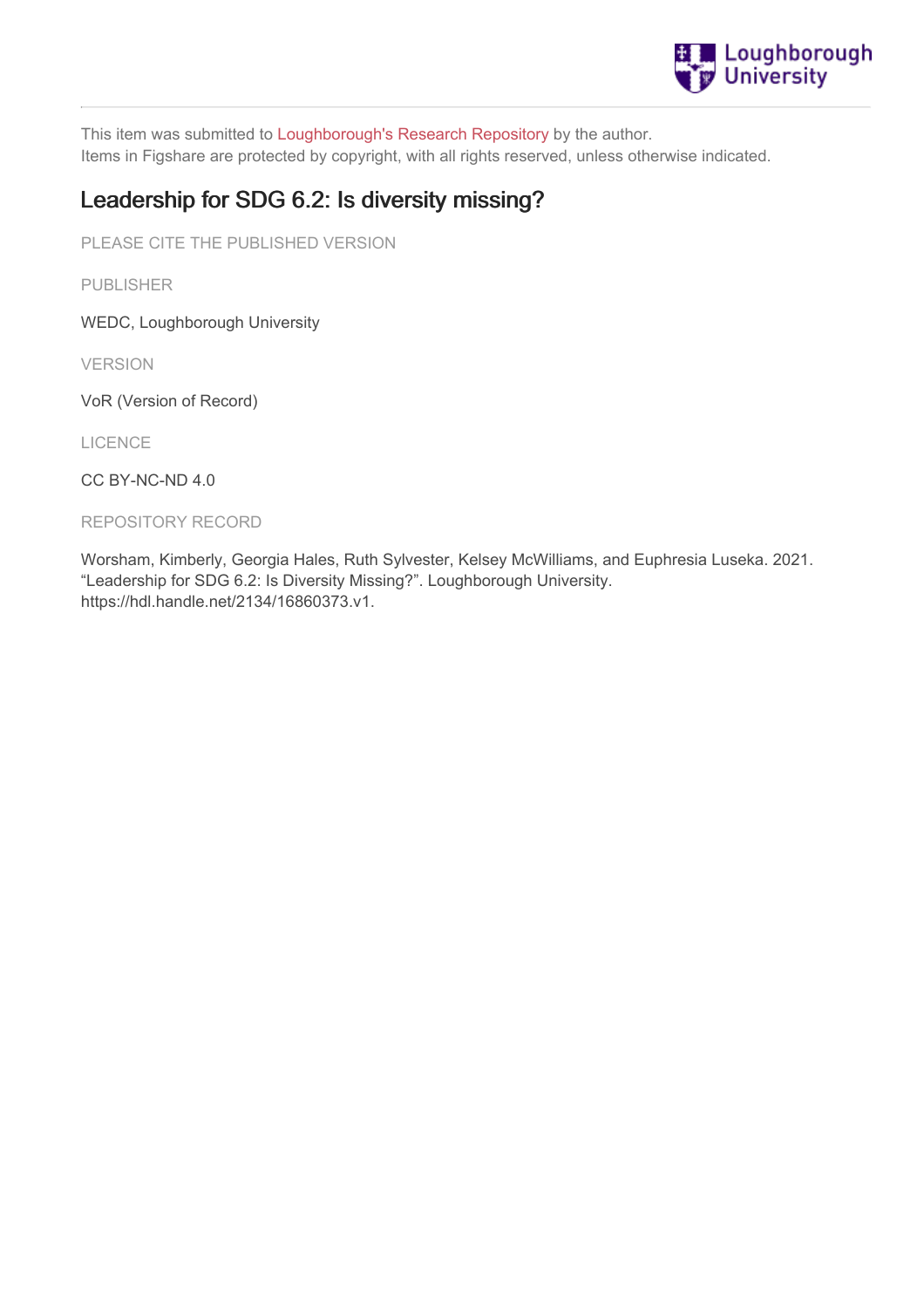### **42nd WEDC International Conference**

### **ONLINE: 13 – 15 September, 2021**

EQUITABLE AND SUSTAINABLE WASH SERVICES: FUTURE CHALLENGES IN A RAPIDLY CHANGING WORLD

# **Leadership for SDG 6.2: is Diversity missing?**

K. Worsham, G. Hales, R. Sylvester, K. McWilliams & E. Luseka

*United States of America*

#### **REFERENCE NO. 3128**

#### **Introduction**

Diversity, Equity, and Inclusion (DEI) in the global sanitation sector have not been the subject of extensive research. In recent years, there has been a move towards hiring more national staff for in-country teams; however, beyond this, DEI policies in the sanitation workforce have received minimal attention. This research presents the first quantitative study of leadership demographics within the sector, filling an essential gap, uncovering some of the sector's existing inequalities, and creating a baseline to measure future progress. Racial and gender justice is a driver for this research, but equally is the attainment of SDG 6. Without diverse and representative leadership, the sector will continue to misunderstand the needs of those it serves (largely Black, Indigenous, and other People of Colour (BIPOC) from Low-Middle Income Countries (LMICs)) and to see further policy failures and the inefficient use of resources.

#### **Methods**

The authors compiled a list of 100 of key global sanitation stakeholder organisations including funders, implementers, research and policy organizations, partnership coalitions, advocacy groups, and bilateral and multilateral organizations. From these organisations, data was collected on 1472 individuals on the board, leadership, and sanitation teams regarding their job title, sex, race, age, economic status of the country of origin, economic status of the country of work, university, and postgraduate qualification (PhD or MBA). The data was analysed and disaggregated based on these categories.

#### **Results**

The study results showed that older, white males from High-Income Countries (HICs) held over a third of all leadership positions analysed. White people represented over two-thirds of all sanitation leaders, with white leaders being 8.7 times more likely to hold multiple positions across different organisations than BIPOC, demonstrating the clear preference for whiteness in power positions. 88 out of 100 organisations were headquartered in a HIC, and education data showed a huge dominance of western institutions. White men held the demographic majorities (almost 50%) in advocacy and policy organisations, which have the most influence in setting the direction and strategy of the sector. BIPOC women were the least represented group across all data sets, highlighting the importance of intersectional perspectives when discussing gender and racial equality issues.

### **Discussion**

A 'glass ceiling' exists preventing national staff, particularly BIPOC women, from rising into power positions. This raises concerns regarding the presence of neo-colonial structures and the failure to share power with marginalised groups. To address these issues, the internal workings of sanitation organisations and the wider structures of the sector must be confronted. Institutional policies are key to hardwiring DEI principles into the